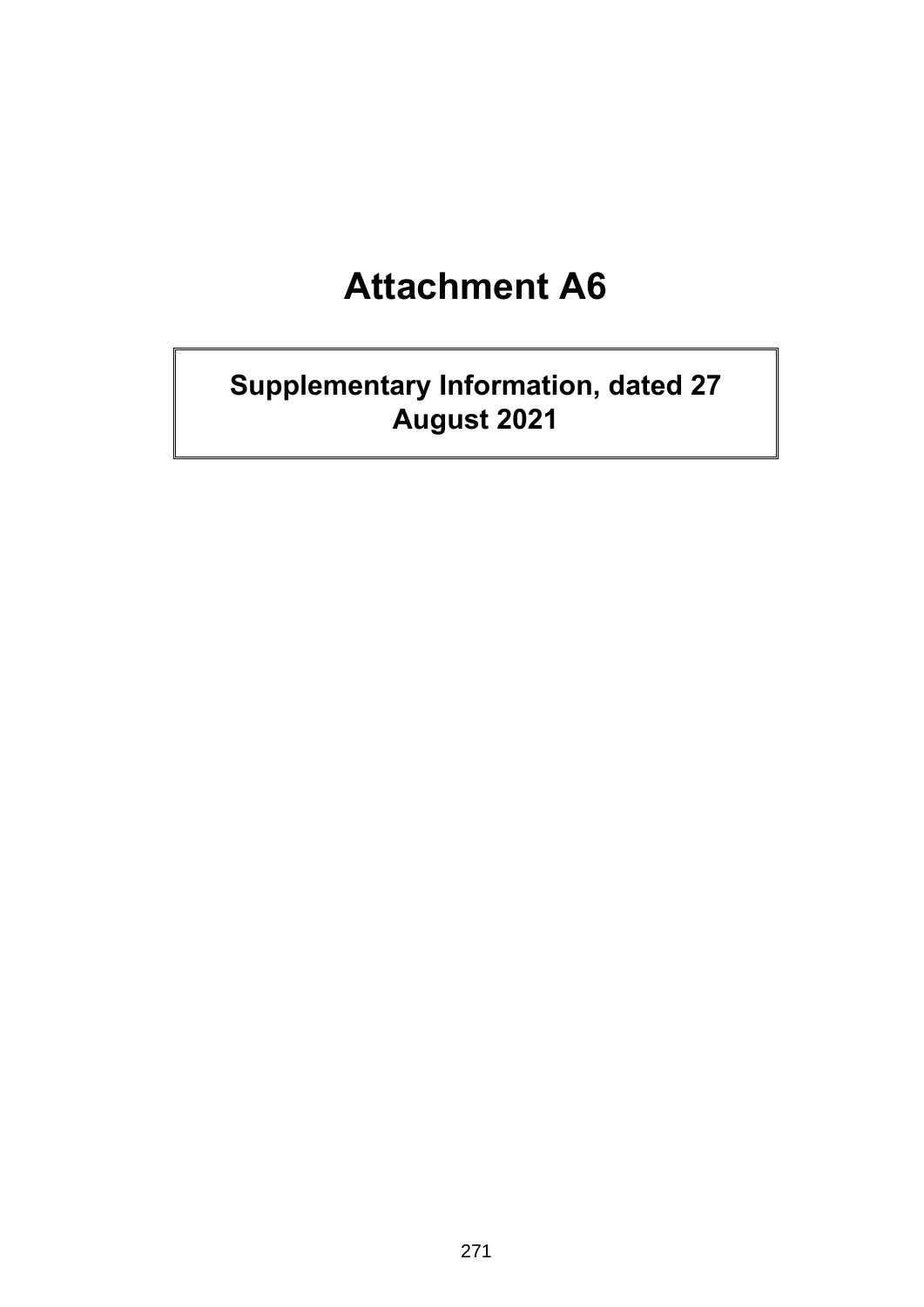## **ETHOS** URBAN

27 August 2021

2190436

Ms Monica Barone Chief Executive Officer City of Sydney Council 456 Kent Street Sydney NSW 2000

Attention: Tamara Bruckshaw, Manager Green Square & Major Development Projects

Dear Tamara,

#### **RE: Planning Proposal – Clarification of Intent (Ref No. X026151) Mirvac Green Square Town Centre Sites 7, 8A, 8B and 17**

We write to you in relation to the above Planning Proposal within the Green Square Town Centre (GSTC). In response to discussions on 11 August 2021 and 18 August 2021 involving Council, Mirvac and the project team, we wish to clarify and amend key aspects of the Planning Proposal, in order to respond to Council's feedback.

In relation to Sites 8A and 8B, **Section 1.0** provides a request to refine the proposed land uses and gross floor areas (GFA) the subject of 'Area 1' specified use floor space provisions, within Clause 4.4A(2)(a) of the *Sydney Local Environmental Plan (Green Square Town Centre) 2013* (GSTC LEP).

In addition, **Section 2.0** of this letter requests the addition of Sites 7 and 17 to the scope of the Planning Proposal, for simplicity and expediency. Similarly for this site, additional land uses are sought to be included within the 'Area 4' specified use floor space provisions, within Clause 4.4A(2)(d) of the GSTC LEP.

Further, it is noted that separate correspondence will be provided in the short term in relation to Mirvac's preferred approach for the changes to the podium level and interconnecting bridges within Sites 8A and 8B.

### **1.0 Revision provisions applicable to Sites 8A and 8B**

#### **1.1 Background and further considerations**

By way of background, Clause 4.4 of the GSTC LEP provides a base floor space ratio (FSR) of 0.3:1 or 1,297sqm of GFA for Sites 8A and 8B. The base FSR is achievable on all land uses permissible within the B4 Mixed Use zone. Clause 4.4A of the GSTC LEP provides exceptions to this base FSR. Sites 8A and 8B fall within a location defined as 'Area 1'. Under subclause (2)(a), 'Area 1' is eligible for additional GFA not exceeding 44,400sqm for 'office premises' or 'business premises' only. This provides the total allowable GFA on the site of some 45,697sqm.

In addition to 'office premises' or 'business premises', the subject Planning Proposal made the request for the addition of the following uses to form part of the additional 44,400sqm of GFA:

*"retail premises, centre-based child care facilities, educational establishments, entertainment facilities, function centres, health service facilities and recreation facilities (indoor)."*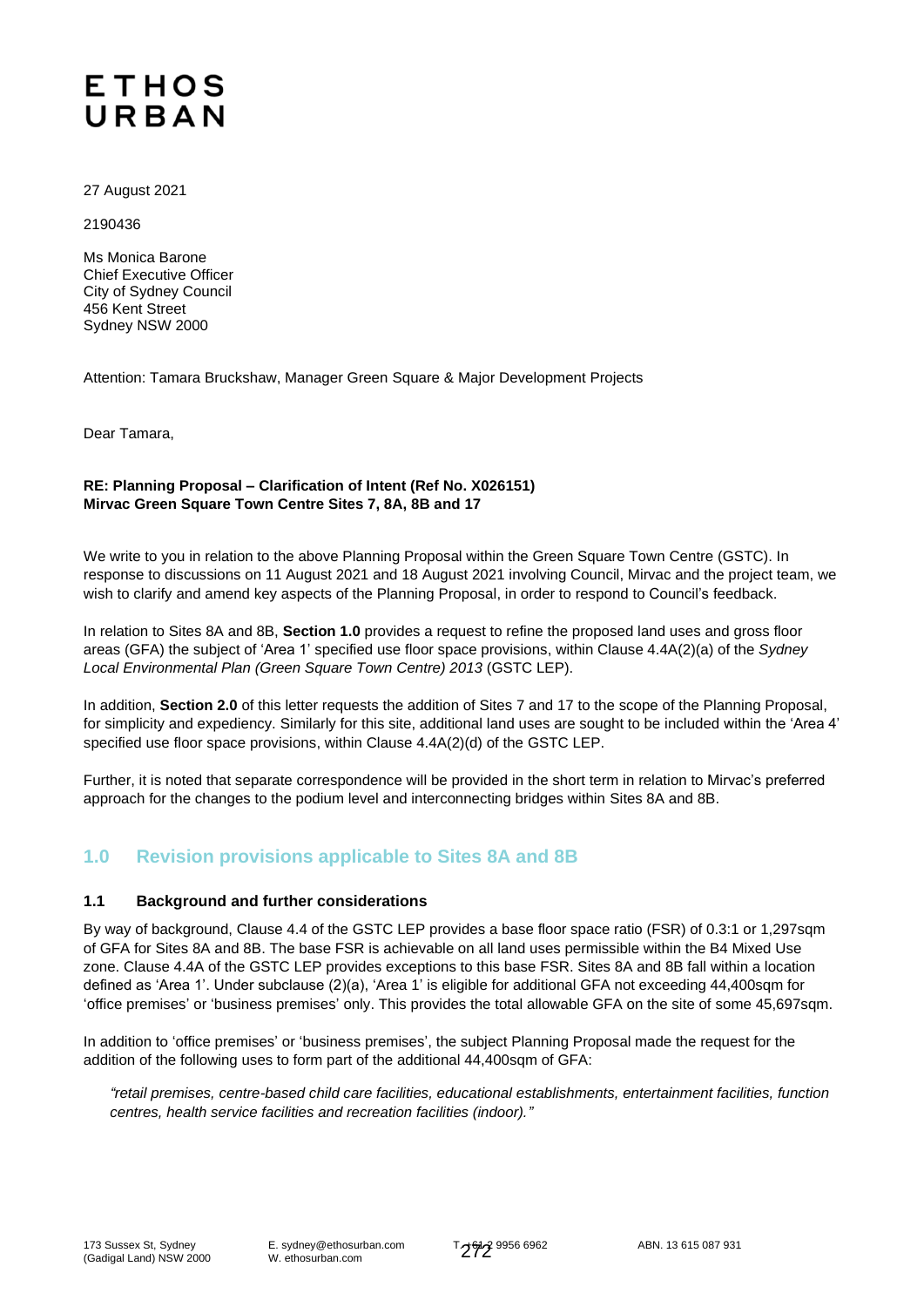We note that Council is generally accepting of the economic justification report, provided with the Planning Proposal submission. Of the above listed land uses, Council acknowledge that 'centre-based child care facilities', 'educational establishments' and 'health service facilities' are land uses which are self-limiting in nature, in that market forces will determine what floor space size is appropriate to support the needs of the surrounding area. Accordingly, these three land uses are capable of being added together with 'office premises' and 'business premises' as being eligible for the full extent of the specified use floor space provisions for the site.

However, in recent discussions Council have requested that Mirvac consider a revision to the Planning Proposal to place GFA limits on the remaining land uses proposed. This is to ensure that job-creating land uses are prioritised within Sites 8A and 8B. This is supported by Mirvac and in response the following land uses are sought to be added to the specified use floor space provisions, subject to the following parameters:

- 'Retail premises'
	- The reference scheme provided with the Planning Proposal submission has a combined retail/lobby GFA at the Ground Floor (Sites 8A and 8B) of 1,735sqm and of that, approximately 1,050sqm is dedicated to retail premises. In addition, at Level 1 the reference scheme indicated 1,245sqm GFA within Site 8B at Level 1, as a combined co-working office and retail premises conceptual land use.
	- − Mirvac wish to request a maximum specified use floor space for retail premises of 2,500sqm GFA. Conceptually, this may facilitate development of food and drink premises and boutique retail shops and potentially a neighbourhood supermarket, primarily to serve the needs of the building's occupants.
- 'Entertainment facilities' and 'function centres'
	- − Initial considerations by Mirvac indicate there may be a market appetite for a component of these land uses within the building. Accordingly, the ability to dedicate an entire floor for these purposes is requested.
	- These uses are considered similar in nature, and it is therefore recommended that the maximum specified use floor space for these uses is treated as a combined GFA of 2,500sqm GFA.
- 'Recreation facilities (indoor)'
	- Preliminary investigations have considered that there may be a demand for floor space within the building the purposes of a gym, exercise rooms or potentially a swimming centre, sports courts and the like.
	- − Mirvac request a maximum specified use floor space for recreation facilities (indoor) of 1,500sqm GFA.

#### **1.2 Translation into development standards**

Mirvac's intent is to retain the overall maximum GFA of 45,697sqm, to ensure a consistent built envelope outcome associated with the specified additional floorspace amendments sought for Sites 8A and 8B. Accordingly, the following is requested:

- Retain the base 0.3:1 FSR applicable to all B4 Mixed Use permitted land uses under Clause 4.4 and the current associated mapping.
- Seek to re-word Clause 4.4A(2)(a). Words proposed to be deleted are shown in **bold strike through** and words to be inserted are shown in *bold italics*.

#### (2) Specified use floor space

A building that is on land in an Area, and is used for a purpose specified in relation to the Area in paragraph (a), (b), (c) or (d), is eligible for an amount of additional floor space (specified use floor space) as follows—

#### (a) Area 1, **office premises or business premises** additional floor space not exceeding *a total of*  44,400 square metres, *associated with following land uses:*

- *(i) office premises,*
- *(ii) business premises,*
- *(iii) centre-based child care facilities,*
- *(iv) educational establishments,*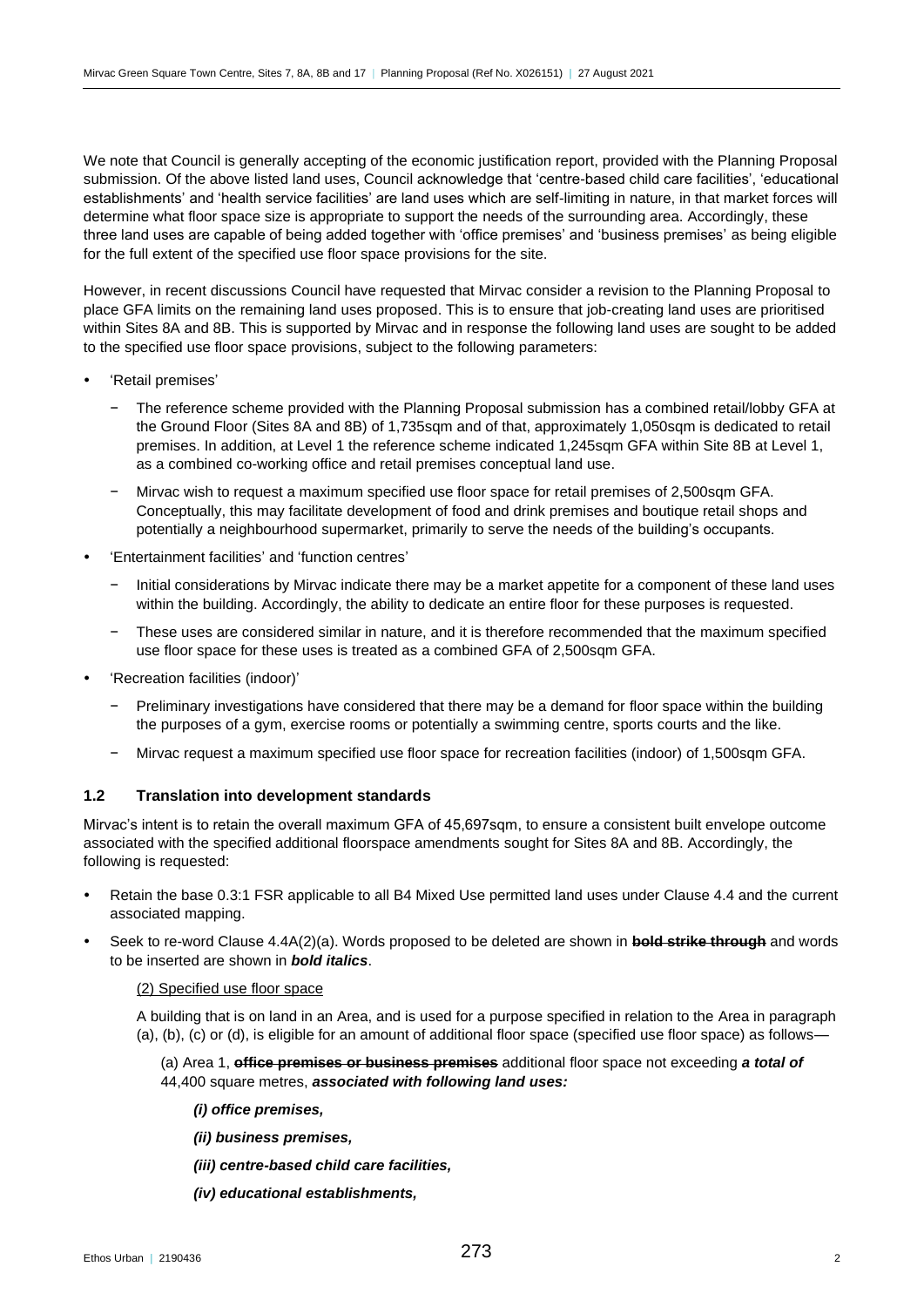*(v) health service facilities,*

*(vi) retail premises with a combined maximum gross floor area of 2,500 square metres,*

*(vii) entertainment facilities and function centres with a combined maximum gross floor area of 2,500 square metres,*

*(viii) recreation facilities (indoor) with a combined maximum gross floor area of 1,500 square metres.*

#### **2.0 Addition of provisions applicable to Sites 7 and 17**

#### **2.1 Background and further considerations**

During discussions on 17 August 2021 involving Council, Mirvac and the project team, it was requested by Council that the submitted Planning Proposal be amended to accommodate 960A Bourke Street, Zetland, known as GSTC Sites 7 and 17. Development consent was granted for Sites 7 and 17 on 20 June 2019 (D/2017/564) for the purposes of a mixed-use development comprising retail, commercial, entertainment and residential uses. The detailed design included a 5-screen cinema complex.

In response to changing market demands, Mirvac has reviewed the viability of the approved cinema use. Further research has indicated that there is a shortfall of other entertainment, cultural, lifestyle and recreation opportunities within the GSTC for the surrounding community. Accordingly, Mirvac have made the decision to proceed with seeking additional land uses for the cinema component of the development. These additional uses are centred on providing a more diverse range of land uses to realise the GSTC as an activated and desirable Strategic Centre, with greater flexibility to more closely align to emerging trends.

Development consent D/2017/564 approved approximately 2,000sqm of entertainment facility floorspace in the form of a cinema, from Levels 1 to 5, in addition to other retail and commercial space within the development. Mirvac's catchment analysis has identified that there is a local demand for entertainment and recreation uses, contemporary music and architecture and design sectors for uses such as a creative bar, distillery or brewery, fashion design and textile incubator, and digital services. **Figure 1** below illustrates a potential concept to repurpose the cinema floorspace for these alternative uses. Importantly, the proposed repurposing maintains the volume necessary to allow for a cinema use in the future.



Approved DA - First Floor Plan (c. 1600m<sup>2</sup>) Alternate Configuration - Entertainment Focus (c. 1600m<sup>2</sup>)

**Figure 1 – Illustrative concept Ground Floor (Level 1)** *Source: Mirvac*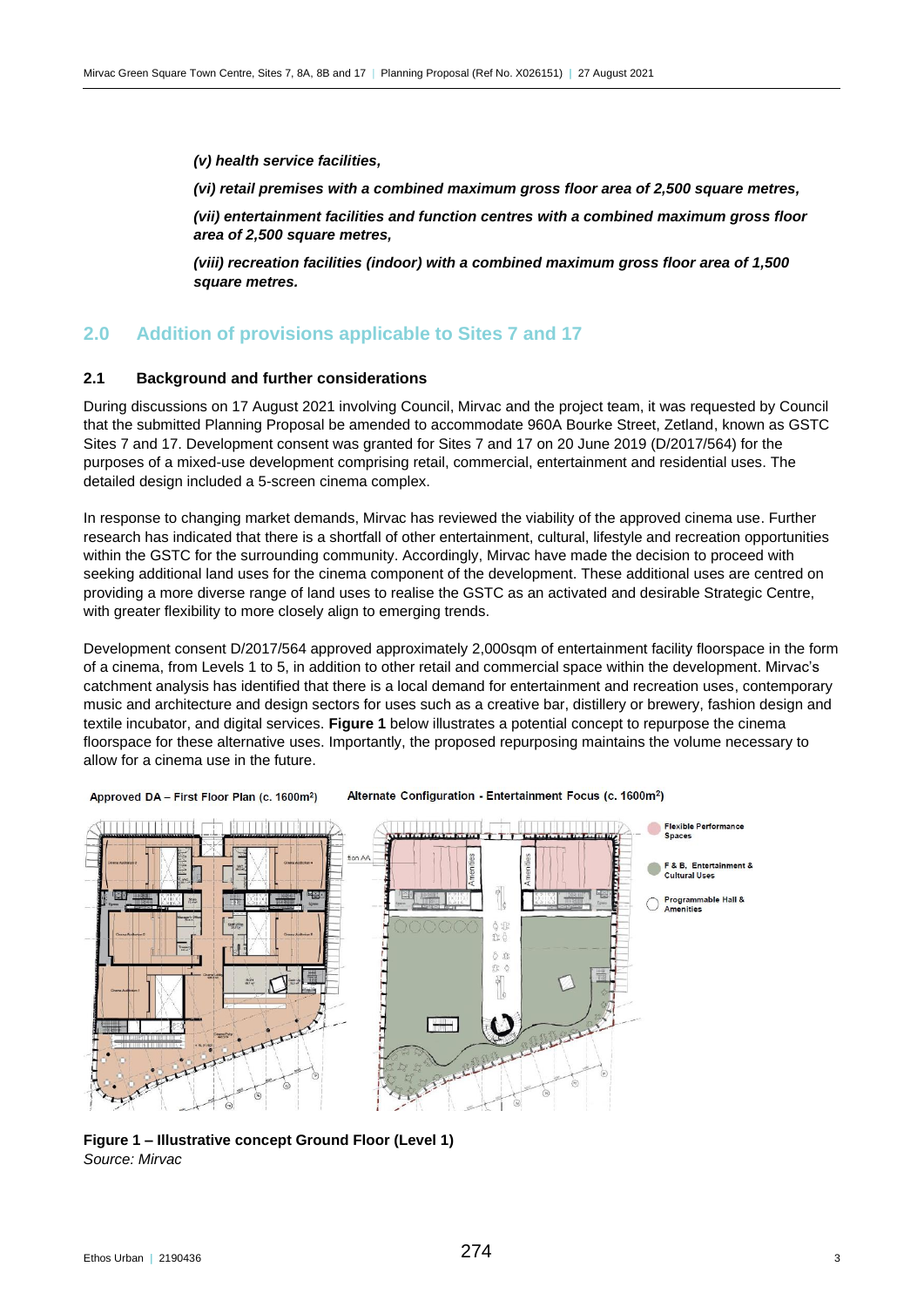Clause 4.4 of the GSTC LEP provides a base FSR of 5.47:1 for Lot 6 DP 1199427 (which includes Sites 7, 17 and 18 and two stratum roads). This equates to a maximum of 18,964.7sqm of GFA which is applicable to Sites 7 and 17. Clause 4.4A(2)(d) affords additional specific use floor space provisions for 'Area 4' which provides a further 4,200sqm of GFA for 'office premises' or 'business premises', 'entertainment facilities' and 'centre-based childcare facilities'. This provides the total allowable GFA on the site of some 23,164.7sqm.

It is proposed to amend Clause 4.4A(2)(d) of the GSTC LEP to allow the following land uses to form part of the specified use floor space provisions within 'Area 4':

*"Information and education facilities, artisan food and drink industry and recreation facilities (indoor)."*

Accordingly, these three land uses are capable of being added together with 'office premises', 'business premises' 'entertainment facilities' and 'centre-based childcare facilities' as being eligible for the full extent of the specified use floor space provisions for the site.

#### **2.2 Translation into development standards**

Accordingly, Mirvac seek to re-word Clause 4.4A(2)(d). Words proposed to be deleted are shown in **bold strike through** and words to be inserted are shown in *bold italics*.

#### (2) Specified use floor space

A building that is on land in an Area, and is used for a purpose specified in relation to the Area in paragraph (a), (b), (c) or (d), is eligible for an amount of additional floor space (specified use floor space) as follows—

…

(d) Area 4, office premises or business premises, entertainment facilities*, information and education facilities, artisan food and drink industry, recreation facilities (indoor)* and centre-based child care facilities—additional floor space not exceeding 4,200 square metres.

#### **2.3 Site and strategic merit justifications**

The justifications provided in relation to site and strategic merit for the original Site 8A and 8B Planning Proposal are generally applicable and relevant to the proposed amendments for Sites 7 and 17. The changes intended will enable Mirvac to deliver a visionary and forward thinking development, which is able to adapt to changing trends and demands in the market.

Importantly, the proposed planning provisions will give effect to the Greater Sydney Region Plan, the Eastern City District Plan and the Local Strategic Planning Statement – in that the proposed amendments seek to optimise complimentary land uses, which support and respond to the current and future increase in the residential population of the Green Square Strategic Centre and surrounding urban renewal area. Further, the introduction of the additional, complementary uses to Sites 7 and 17 will strengthen the site in meeting the needs of the community, as well as creating diverse employment opportunities within an emerging and highly accessible precinct.

Overall, the amended Planning Proposal will provide recreation, entertainment and employment opportunities to meet the evolving needs of the Green Square community. It is this diversity of land uses that provides flexibility and will assist in creating an active and vibrant destination. The proposed amendments will also add to the high amenity environment of GSTC contributing to its vitality and viability and helping to deliver a 30-minute city. The proposal will provide accessible recreation and entertainment uses that are inclusive for diverse people and communities and contribute to the social life of the city.

The amended Planning Proposal will have positive social effects, meeting identified shortfall in the local area for recreation and entertainment uses. The amended Planning Proposal as it applies to a wider site, will have positive economic impacts as it will allow for a greater range of employment opportunities to be provided, including the potential for start-up or incubator businesses.